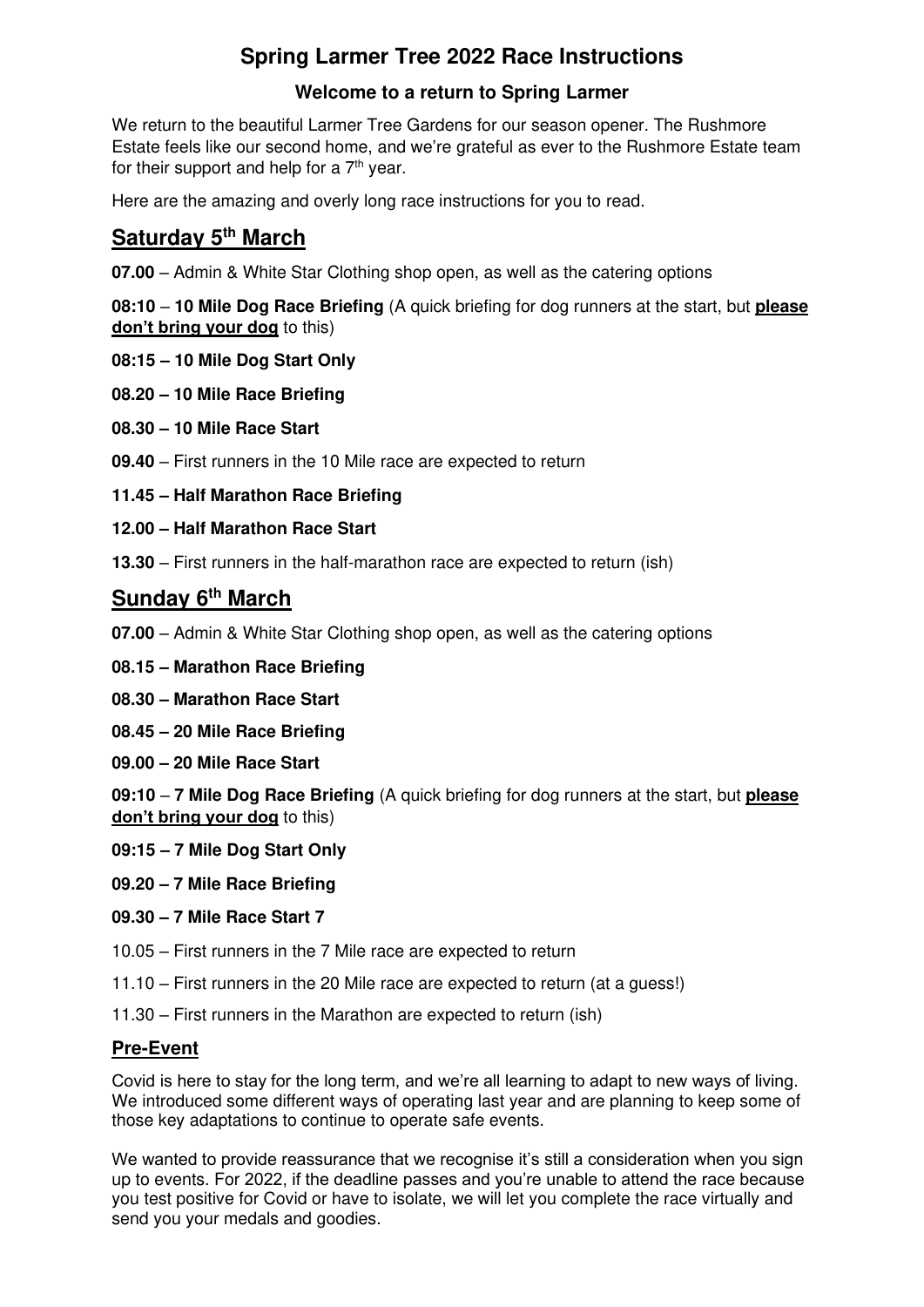**Recommended hygiene protocols:** 

- **We highly recommend wearing a face covering in the main hall**
- **Use hand sanitiser on arrival at an aid station, before using a pen, before eating or while at the shop**
- **You will need to bring your own safety pins/event clips to attach your number on**
- **You will need to bring your own cup**
- **If you feel unwell, please do not attend the event**

## **Travel**

**By car:** Don't use sat navs; they're not up to date. But if you really must, use this postcode **SP5 5PY**. Read the below instructions, and when you see the White Star Running signage and the brown 'flower' sign, then follow signs and not your sat nav, or you will end up in the village of Tollard Royal. Larmer Tree Gardens is easy to find if you follow the brown flower signs and FOLLOW OUR SIGNAGE.

#### **SIGNAGE FROM THE ROAD. GOT IT?**

**Day parking:** Free parking is available in the fields adjacent to the entrance drive to Larmer Tree Gardens, near to the start/finish area. Free, unlike some other races… mentioning no names, LOL. We'd like to thank **Weymouth Rotary** for providing a top car parking team to help maximise the space and get you parked safely in the fields. **Be aware of the Marathon race starting at 08:30am on the Sunday; the car park road will be closed for about 2 minutes on the Sunday for the race to start. Please give way to runners.** 

#### **FOLLOW OUR SIGNAGE**

We'd love it if you could car share. This not only helps with the environment and carbon footprint etc, it also helps with having less cars to pull out of the muddy car park with a tractor. Here's a great website [https://liftshare.com/uk;](https://liftshare.com/uk) please make sure you feel safe and happy before offering/accepting lifts. Or you can ask in the **Facebook Group**.

**Hotels:** There is a list of B&Bs and hotels on our website: [http://whitestarrunning.co.uk/local](https://l.facebook.com/l.php?u=http%3A%2F%2Fwhitestarrunning.co.uk%2Flocal-accomodation%2F%3Ffbclid%3DIwAR24kH-1JCB3ZPLj5kiBy5TCK_gmxNofyKuXGjwzY_jXn62sSm-YSR4-rqg&h=AT3znv5hXswtj3ZQyucCBayz3Wzo8mgIDNXaDqXE412GkiN2LlV9EBWMgA4OXds5zE9ufCqWH0oNESYS1MOLJSoN8cyYOlKSAnvsCCI920AWtnIlB2AuIm_LBHePBEjOeksrRlCkYe6FMFQTMnk)[accomodation/](https://l.facebook.com/l.php?u=http%3A%2F%2Fwhitestarrunning.co.uk%2Flocal-accomodation%2F%3Ffbclid%3DIwAR24kH-1JCB3ZPLj5kiBy5TCK_gmxNofyKuXGjwzY_jXn62sSm-YSR4-rqg&h=AT3znv5hXswtj3ZQyucCBayz3Wzo8mgIDNXaDqXE412GkiN2LlV9EBWMgA4OXds5zE9ufCqWH0oNESYS1MOLJSoN8cyYOlKSAnvsCCI920AWtnIlB2AuIm_LBHePBEjOeksrRlCkYe6FMFQTMnk) 

**Camping:** There isn't any; it's March for heaven's sake!

# **On Site**

**Food:** Will be available to buy from **White Star Catering** and will be served from 7am.

We also have posh coffee and teas, etc, available thanks to **Grounded Coffee**.

## **Breakfast (from 7am)**

Bacon rolls, sausage baps, egg, mushroom and cheese wraps, toasted cheese, mushroom and bacon wraps, including vegan and gluten-free options.

| <b>Beef Burgers</b>    | Cheese & Red Onion                         |
|------------------------|--------------------------------------------|
| <b>Venison Burgers</b> | Cheese & Chunky Ham                        |
| <b>Cheese Burgers</b>  | Cheese, Bay tree Red onion marmalade       |
| Olde Smokey Burgers    | Smoked applewood, bacon & Smokey relish    |
| <b>Blue Burger</b>     | Vegan cheese, onion & red onion marmalade  |
| Grilled Halloumi       | Sausage and blue cheese with onion chutney |

|  |  | <b>Lunch</b> – burger and toasted sandwich menu |
|--|--|-------------------------------------------------|
|--|--|-------------------------------------------------|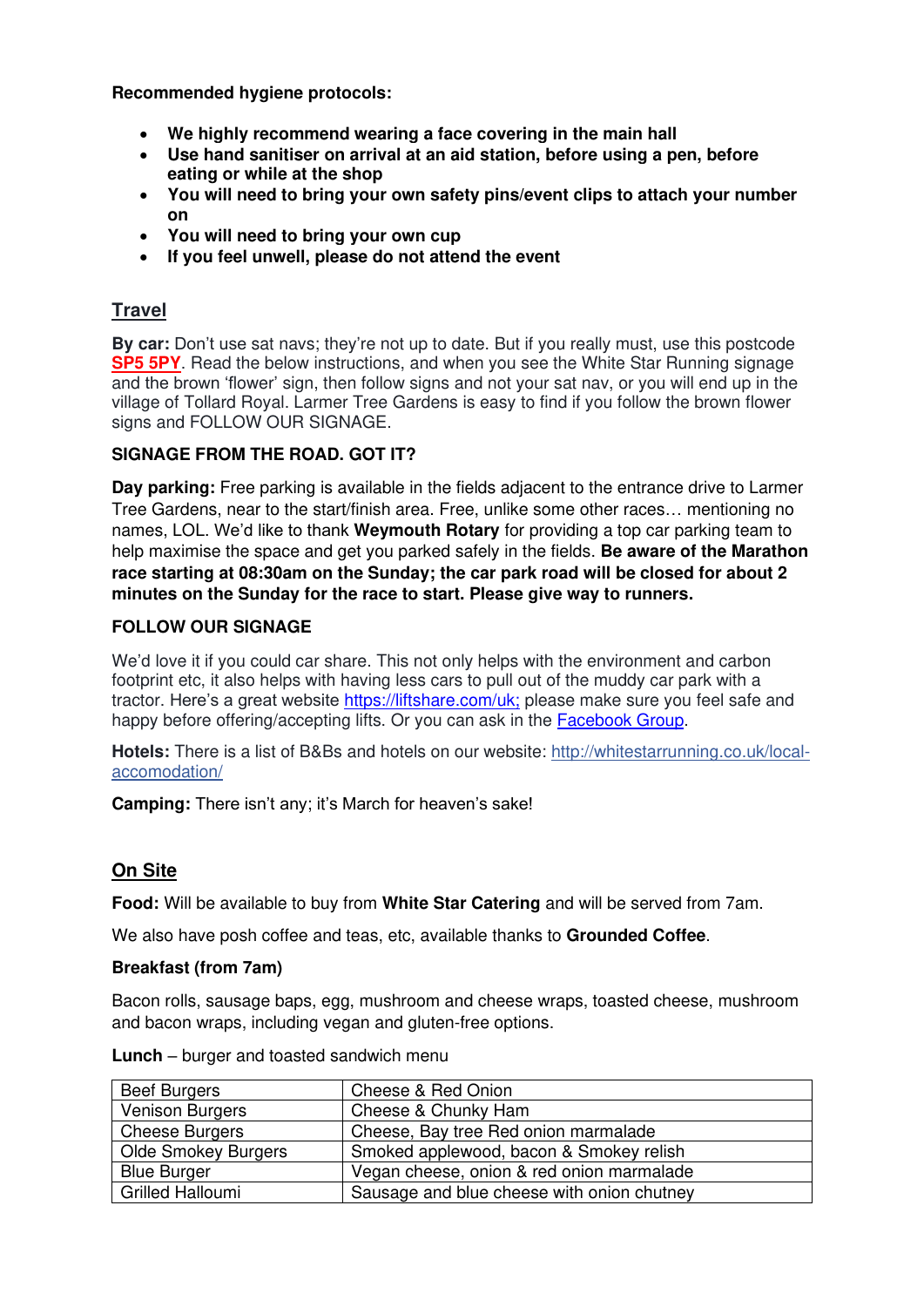

**Medals and goodies**: All runners will receive their medal. For those of you who have opted to donate your goodies to the Wild Woodbury [project,](https://whitestarrunning.co.uk/wild-woodbury/) thank you! We're pleased to offer this option for those looking to gift the goodies portion of your entry fee to this local environmental project, and we're excited to say that at the time of writing these instructions, 7% of you have chosen to do so. You will see a sticker on your race number so the finish-line team know you have kindly gifted your goodies.

If you haven't done so yet, you can still donate your goodies, or answer the goodies question on your entry to ensure you have what you need (dietary requirements) by editing your entry [information here](https://whitestarrunning.co.uk/wp-content/uploads/2021/06/How-to-edit-and-manage-my-entry.pdf) (as long as you have [set-up an account](https://whitestarrunning.clubtrac.co.uk/register) and [imported your booking to your](https://whitestarrunning.co.uk/wp-content/uploads/2022/02/importing-booking-instructions.pdf)  [account\)](https://whitestarrunning.co.uk/wp-content/uploads/2022/02/importing-booking-instructions.pdf).

For those claiming their goodies, this year you will receive:

7 Mile – Muff and Fudge

10 Mile – Muff and Pie

Half Marathon – Muff, Tea Towel and Drink

20 Mile – Muff, Pie and Drink

Marathon – Muff, Pie and Drink



**Massage (Sunday runners only):** If you're running with us on Sunday 6th March, then why not treat yourself to a massage post-race to ease your aching legs? The team from Run Fit Fordingbridge will be on hand at this event. You can now pay in advance for your 15-min post-race massage. There is no timing on your booking, so just come along to the Run Fit Fordingbridge massage tent when you're ready.

If you've paid in advance for a massage, you will have priority over walk-ins on the day; handy if the tent gets busy!

Advance pay here: <https://www.runfitfordingbridge.co.uk/white-star-race-massage>

**White Star Running shop:** We will be on site selling our own branded t-shirts, hoodies and lots of other goodies. You can also **click and collect** any items from our online shop until Wednesday 2<sup>nd</sup> March for us to pack and bring with us for you to collect. Just use the code **larmer22** at checkout: **[www.whitestarclothing.co.uk](http://www.whitestarclothing.co.uk/)**

**RSPB**: Will be on site to chat to you about ways to help the local wildlife.

# **RACE INSTRUCTIONS**

Yes, it is a race.

#### **Race Numbers**

**The Spring Larmer Tree Admin area will be open from 7am-ish to pick up your numbers.** Please arrive with enough time to pick up your number.

If you are in the Dog Start for the 10 Mile or 7 Mile races, in the 7 Mile race, or running the Half Marathon, your numbers are coming out to you by post.

**We are staggering the handing out of numbers to ease congestion on Sunday. It will help keep numbers down and speed things up.** 

**Marathon runners:** Pick up your numbers from **7.00am until 08.00am,** then go to the safety briefing.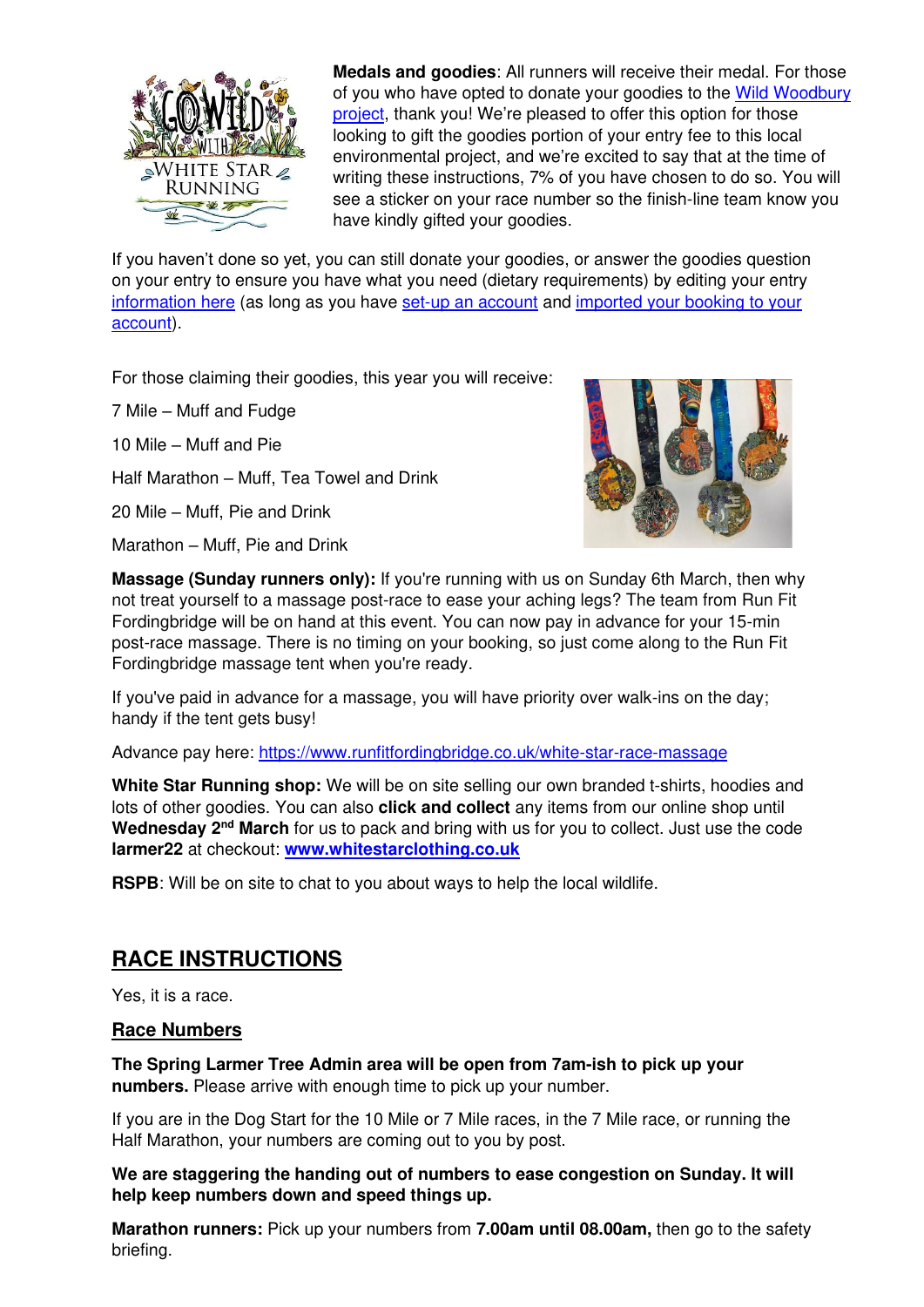**20 Mile runners:** Pick up your numbers from **08.00am,** then go to the safety briefing.

#### **If you have entered after 15th February, or your number does not arrive in the post, pop into the pavilion during Admin opening times to collect a number.**

**Chip instructions:** Built into the number is your timing chip; put it on and go. Don't go near the finish line again once you've crossed at the finish, or you will get a false reading and this will make us unhappy. Please make sure you **wear your race number correctly** so it can be picked up.

In a bid to be more environmentally conscious, **we do not supply safety pins** for attaching your race number**. Please remember to bring your own** or wear a number belt or use some **event clips**. A [WSR set are available](https://whitestarclothing.co.uk/collections/kit-kabbodle/products/4-pack-cow-event-clips) in the shop and you can collect them at the event.



If the weather is inclement, you will need to unzip your jacket while crossing the finish line so the mats can read your timing chip.

**Results:** This event is being timed by [Timing Monkey](https://www.timingmonkey.co.uk/results-list/) who will be on site all weekend and results will be available from their website.

**Safety:** On the back of your number, please write an ICE number and any medical details. This will help us and you. If you're kidnapped by locals or pass out at the sheer joy of being outside, we need to get you help as quickly as possible. We recommend that you carry a fully charged mobile phone for emergency use with race HQ emergency number stored. This number is:

#### **07930335746**

This will put you through to grumpy and harassed race controller who will assess your needs based on their caffeine intake for the day.

If you need to drop out of the race at any time we will try  $-$  try  $-$  and get you as quickly as possible. The good thing is the race is very centralised and you are never far from an access road or from the finish. We will have 4X4 vehicles and ambulances on standby to come and get you if need be.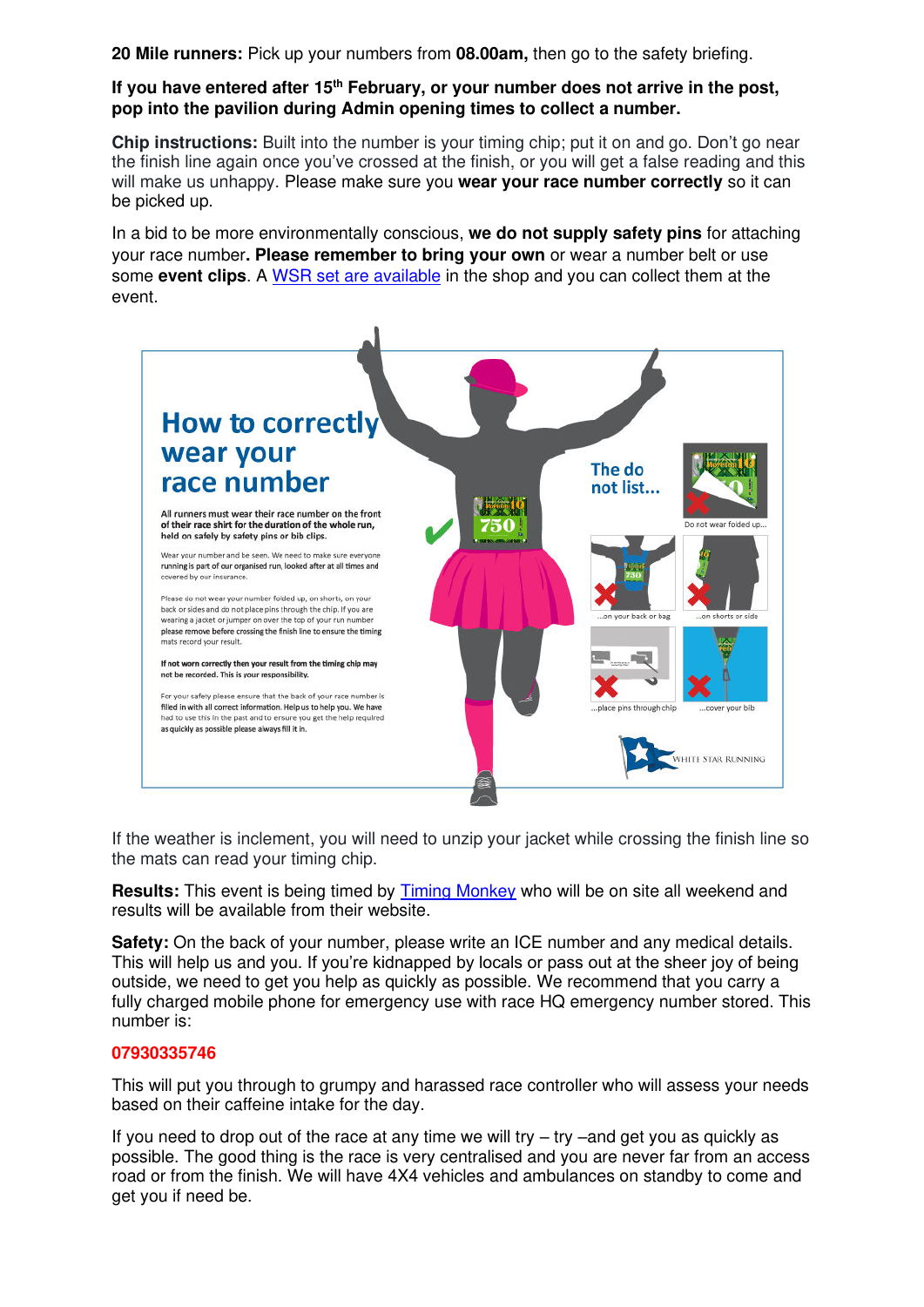# **Kit**

**Cups: ALL RACES are CUPLESS; this means there will be no cups at any aid station.**  Meaning you need to bring your own drinking vessels. It can be whatever you like... cup, bottle, mug, baby's bottle, punch bowl – literally whatever you're comfortable bringing to run round with.

If you don't yet have a re-useable cup, we sell several designs in the shop and you can order to collect: [https://whitestarclothing.co.uk/search?q=cup&type=product#](https://whitestarclothing.co.uk/search?q=cup&type=product)

**Baggage:** Please give us car keys and leave your gear in the car; it's easier. Presentation of your number will get your keys back; we will only give the person wearing the number their keys. There will **NOT** be a place to store your bags at the finish. Please note, you leave keys at your own risk. If we like the look of your car, we reserve the right to take it for a spin round the car park.

**Changing/showers:** No, sorry, you will have to go unwashed. If it's really muddy, we will sort out hoses for you and your shoes so bring a towel and change of clothes for post-race entry into the pavilion.

**Toilets:** There will be portalavs at Larmer. There is never enough, we know; we ask you to be patient.

## **Race Route**

The area in which you are running is typical Dorset woodland and Wiltshire chalk down. All the paths we use are usually well-maintained public access routes. The course is designed to take in the smashing views and beautiful countryside. The course follows several paths, farm tracks, a couple of roads, and all are rights of way. The majority of the route is on trails owned by the Rushmore Estate and managed by Big Jon and the Forestry team. We are very grateful to the landowners and farmers in the area for their co-operation in bringing this event to life. All the farms are 7-day-a-week operations, and the farmers have been very helpful moving livestock, allowing us to open some gates, and helping with logistics. We rely on the goodwill of the landowners, so please don't do anything to jeopardise our good working relationships. The course will be well marked with signs and arrows; some trees, posts, etc, will have red and white marker tape around them just to reassure you that you're not lost.

**Routes are available on the [event webpage](https://whitestarrunning.clubtrac.co.uk/e/spring-larmer-7652/route-maps)**, with links to OS pages to download GPX files or see a flythrough of the route.

**Terrain:** All races are trail races; you knew this right? So therefore about 90% of the routes are off road. There are stretches of tarmac and some made, unmade and almost-made roads. There will be one or two hills. It will be muddy in places. Please don't swim in the puddles. There may be a ploughed field.

**Shoes:** Difficult one; trail shoes are recommended – something with a grip. That said, studs and spikes are not a good idea. We wore a variety of shoes over the terrain on our test runs. Wear what's comfortable.

**Cut offs**: All times are generous; you can walk them in less. The event is also a race, so some sort of running is involved.

Saturday: 10 Mile – 3 Hours, and Half Marathon – 4 Hours

Sunday: 7 Mile – 2 Hours, 20 Mile – 6 Hours, and Marathon – 7 Hours

There will be a sweeper in all races, and we reserve the right to pull you out of the event if you will not make the cut off. **SWEEPERS ARE GODS**; listen to them please.

**Aid stations:** Water stations will be evenly placed and will have plenty of water and squash; remember you're running with your own cup.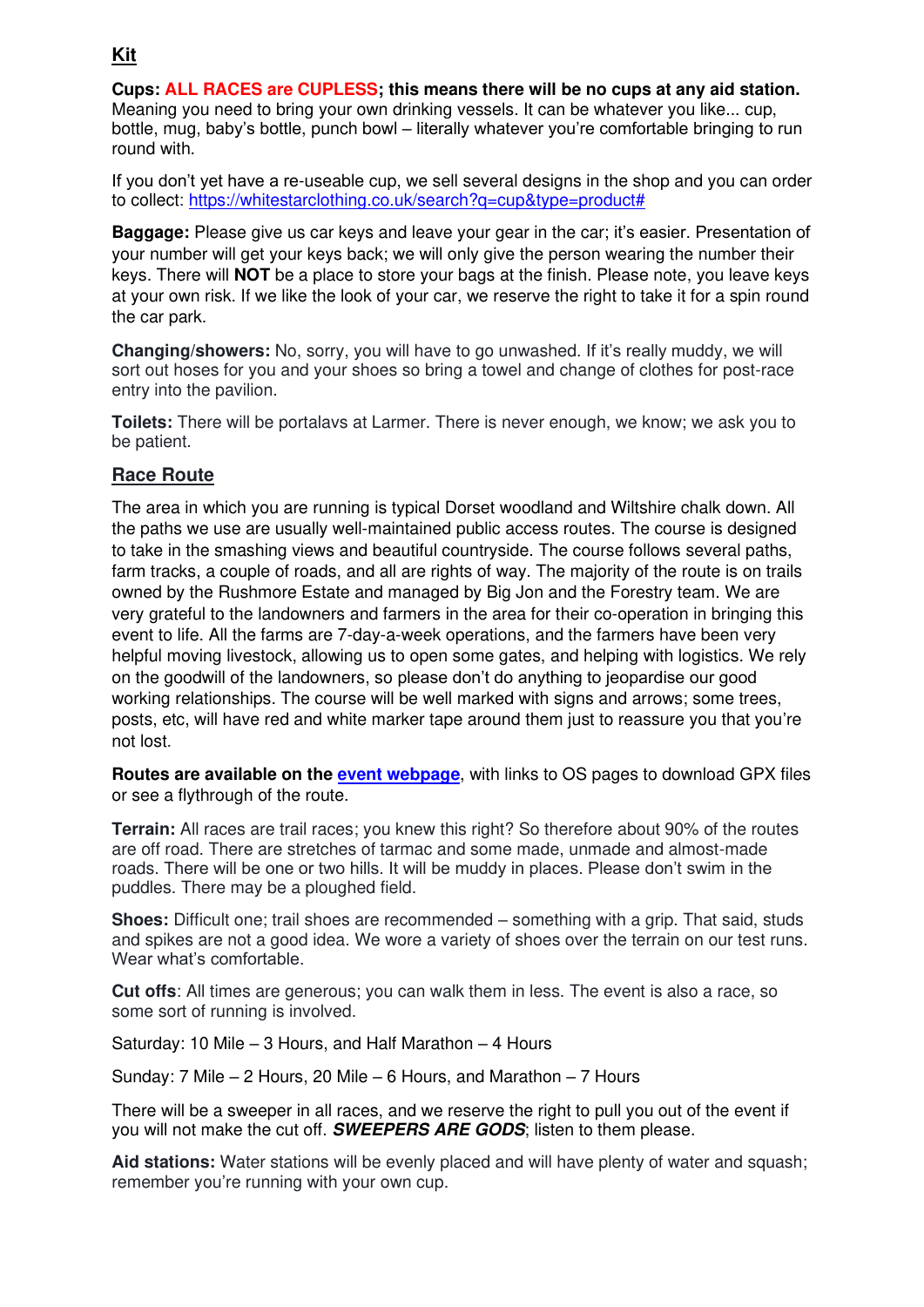|                         |            | Half            |           |
|-------------------------|------------|-----------------|-----------|
| Saturday                | 10 Mile    | <b>Marathon</b> |           |
| <b>Water Station</b>    |            | 2 miles         |           |
| Water & Savoury         |            | 5.3 miles       |           |
| Lovestation             | 4.5 miles  | 7 miles         |           |
| Water & Sweets          | 9.25 miles | 11.8 miles      |           |
| Sunday                  | Marathon   | 20 Mile         | 7 Mile    |
| Water & Sweets          | 3 miles    |                 |           |
| <b>Full Aid Station</b> | 6.5 miles  |                 |           |
| Water & Snacks          | 8.2 miles  | 2 miles         | 1.5 miles |
| <b>Water Station</b>    | 11 miles   | 4.8 miles       |           |
| <b>Full Aid Station</b> | 15 miles   | 8.6 miles       |           |
| Lovestation             | 20 miles   | 14.2 miles      | 3 miles   |
| Water & Snacks          | 25.5 miles | 19.5 miles      | 5.5 miles |

**Lovestation™**: Oh yes, the Lovestation will be here! This is where you will be looked after by the team. Now these aid stations are designed for you to get some cake, a sports drink, a gel, jelly babies, etc, and there will be beer and a few savoury bits.

**Gates:** Most of the gates will be open; if it's shut, it's shut for a reason so please shut it behind you and don't leave it open for someone behind you. The last thing we want is an animal escaping. In some places the gates are next to a stile, so please go over the stile. It's easier for you and we don't have to worry about gates being open. There are also lots of barbed wire fences that have kindly been carpeted for you – please take care. Where there are electric fences, if possible we will have laid it on the ground for you to exit, otherwise use the coloured handle to undo and re-do to keep animals safe and farmers happy.

**Litter:** We run in areas of outstanding natural beauty. We do not tolerate littering. We run our races with consent of the farmers and landowners of Dorset and Wiltshire. Please, please, don't throw your litter on the ground; pop it in a pocket or hang on to it and deposit at an aid station.

**Weather:** The race is in the countryside in March and, as we have seen in the past couple of years, the British springtime can vary from beautifully warm to belting down with rain. So please take into consideration the previous day's weather when considering what to wear on your feet. Trail shoes are recommended. The other year it was snowing when we arrived to set up. Basically, be prepared for all eventualities and bring clothing suitable for the changeable Wiltshire climate. If it's blowing a gale and belting down with rain, wear appropriate clothing. We won't be cancelling or changing the race if it's inclement weather – Beast from the East we still went ahead! Remember, you are a roughty tuffty trail runner... bad weather means nothing to you.

**Roads:** There are a few road crossings and there are some quiet sections of road in the race. The dangerous crossings will be manned; you are responsible for your own safety, marshals cannot and will not stop traffic for you. If a marshal stops you at a road junction or crossing, it's for your benefit. People round here drive tractors and 4x4s; you are a target and they will win in a 'runner vs.12-ton tractor' game of chicken.

**iPods and MP3 players:** The perennial question about these devices is, are they allowed? Yes. We won't drag you out of the race for wearing one, but we advise against it. 'WHY? I love my Ken Dodd Xmas 1981 album; I can't run without it'. Safety is the only reason we don't encourage you to wear them. The roads, as we said, are quiet country lanes, but there are cars, trucks, tractors and even the odd milk tanker out there and you need to hear them and any instructions/warnings from marshals.

**Race photos:** We have a new race photo system where you can search for your pictures after the event by your race number or with a selfie to identify pictures you are in. You'll find the event album [here.](https://wsr.thesearchfactory.com/library/events)